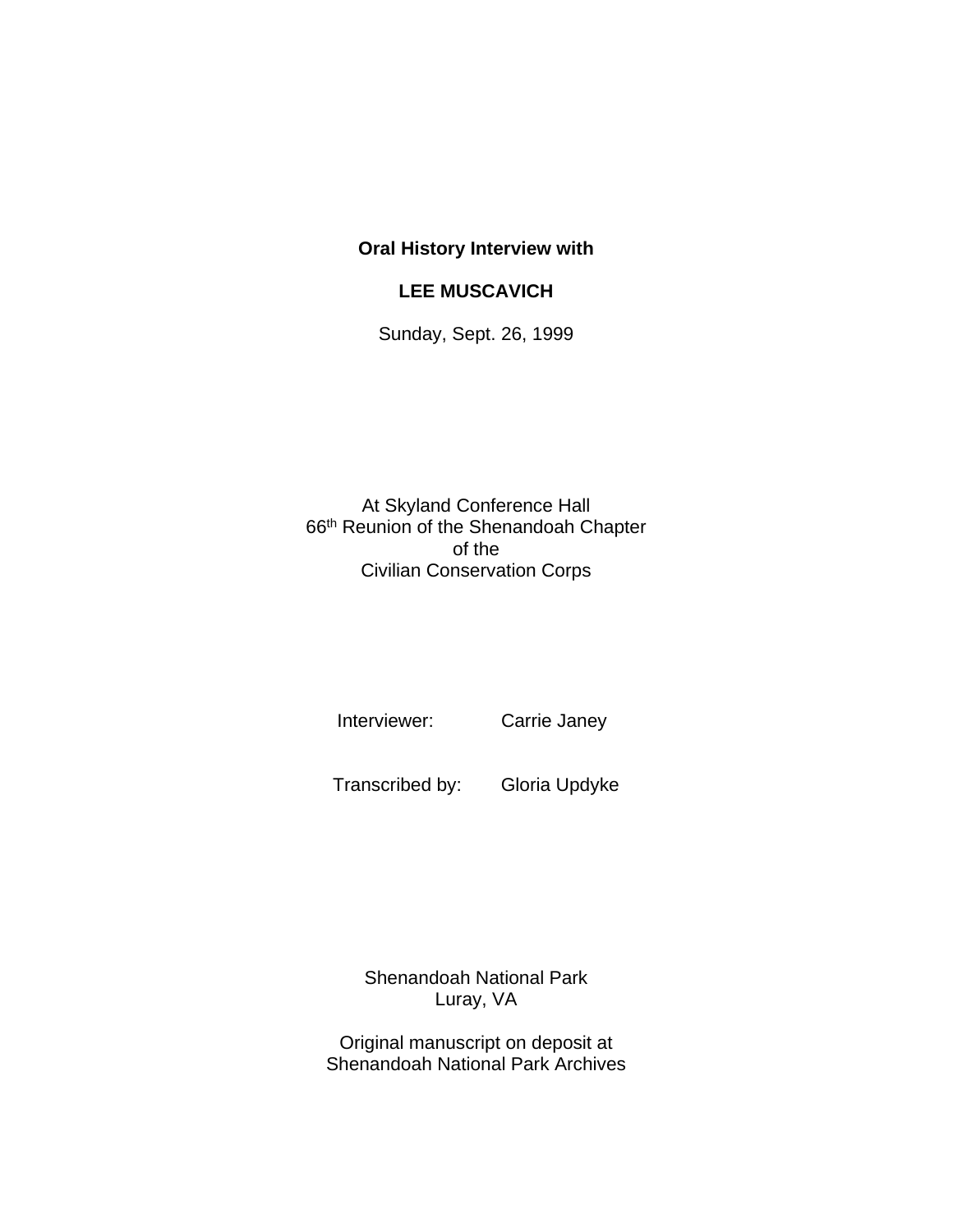## **INDEX**

|                                    | page                                                                         |
|------------------------------------|------------------------------------------------------------------------------|
| <b>Big Meadows</b>                 | 6                                                                            |
| Crucible, PA                       | 1                                                                            |
| Camp life                          | 4<br>$\overline{2}$                                                          |
| Camp NP-10, Company 375<br>CCC     |                                                                              |
| <b>Arriving at Camp</b>            | 1                                                                            |
| Finding out about                  | 1                                                                            |
| <b>Gained from</b>                 | 6                                                                            |
| Pay                                | 3                                                                            |
| Dunking co-worker in water barrel  | 6                                                                            |
| <b>Educational programs</b>        |                                                                              |
| <b>Blueprint reading</b>           | 5                                                                            |
| Woodworking                        | 5                                                                            |
| Photography                        | 5                                                                            |
| Free time                          | 4                                                                            |
| Girlfriend milking cow             | $\overline{\mathcal{L}}$                                                     |
| Girls                              | $\overline{\mathcal{L}}$                                                     |
| Saturday nights in town            | $\overline{4}$                                                               |
| <b>Front Royal</b>                 | 4                                                                            |
| <b>Great Depression</b>            | 1                                                                            |
| <b>Barefoot</b>                    | $\begin{array}{c} 1 \ 1 \ 2 \ 2 \ 2 \ 2 \ 2 \ 2 \ 2 \ 3 \ 4 \ 3 \end{array}$ |
| Headquarters work                  |                                                                              |
| <b>Water lines</b>                 |                                                                              |
| Telephone lines                    |                                                                              |
| Water reservoir                    |                                                                              |
| Luray                              |                                                                              |
| Mountain families gone             |                                                                              |
| North/South friction               | 5                                                                            |
| Pennsylvania                       | 5                                                                            |
| Reunion, finding out about         | 6                                                                            |
| Riding the trucks                  | $\overline{c}$                                                               |
| Serving cats to PA boys            | 5                                                                            |
| Supervision, army vs. park service | $\frac{5}{2}$                                                                |
| Waynesboro, PA                     |                                                                              |
| <b>Work</b>                        |                                                                              |
| Ditches, digging                   | $\frac{2}{3}$                                                                |
| Kitchen                            |                                                                              |
| <b>Work after CCC</b>              |                                                                              |
| Army                               | 6                                                                            |
| Coal mines                         | 3                                                                            |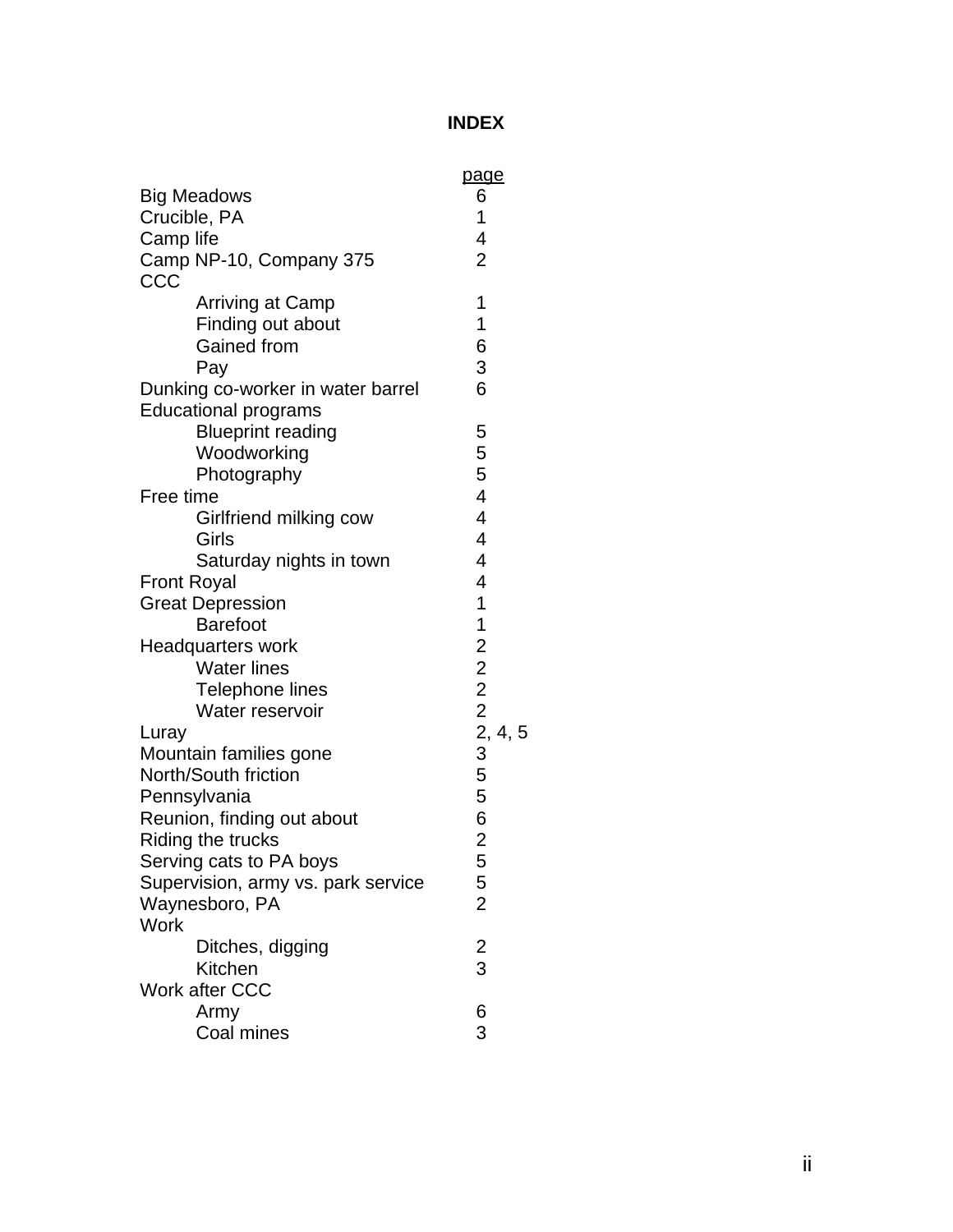## **Transcription**

CJ: Ok, today is Sunday, September 26, 1999. We're at Skyland Conference Hall. And it's the CCC Reunion. I'm Carrie Janey and I'm interviewing Lee Muscavich.

LM: Right.

CJ: Ok, and Mr. Muscavich, you've read the deed of gift and signed that?

LM: Right.

CJ: Ok, Why don't you tell me uh, when and where you were born.

LM: I was born in Crucible, Pennsylvania, January the  $12<sup>th</sup>$ , 1919.

CJ: 1919. And what did your parents do?

LM: Dad was a coal miner.

CJ: A coal miner. And do you remember what happened, do you remember the effects of the Great Depression on your family.

LM: I went barefooted all the time, you know. February 'til November.

CJ: And how did you first hear about the CCC?

LM: Well, they first come around recruitin'.

CJ: Mm hmm.

LM: I don't know what it means to tell you, if I, they talked to my brother, but he turned it down. He had signed up, but then he didn't go.

CJ: Was he older than you?

LM: Yeah. And then later on, I had nothin' else to do, so I joined the CC's.

CJ: And what year was that?

LM: 1939.

CJ: '39. So you would have been 20?

LM: 20 years old.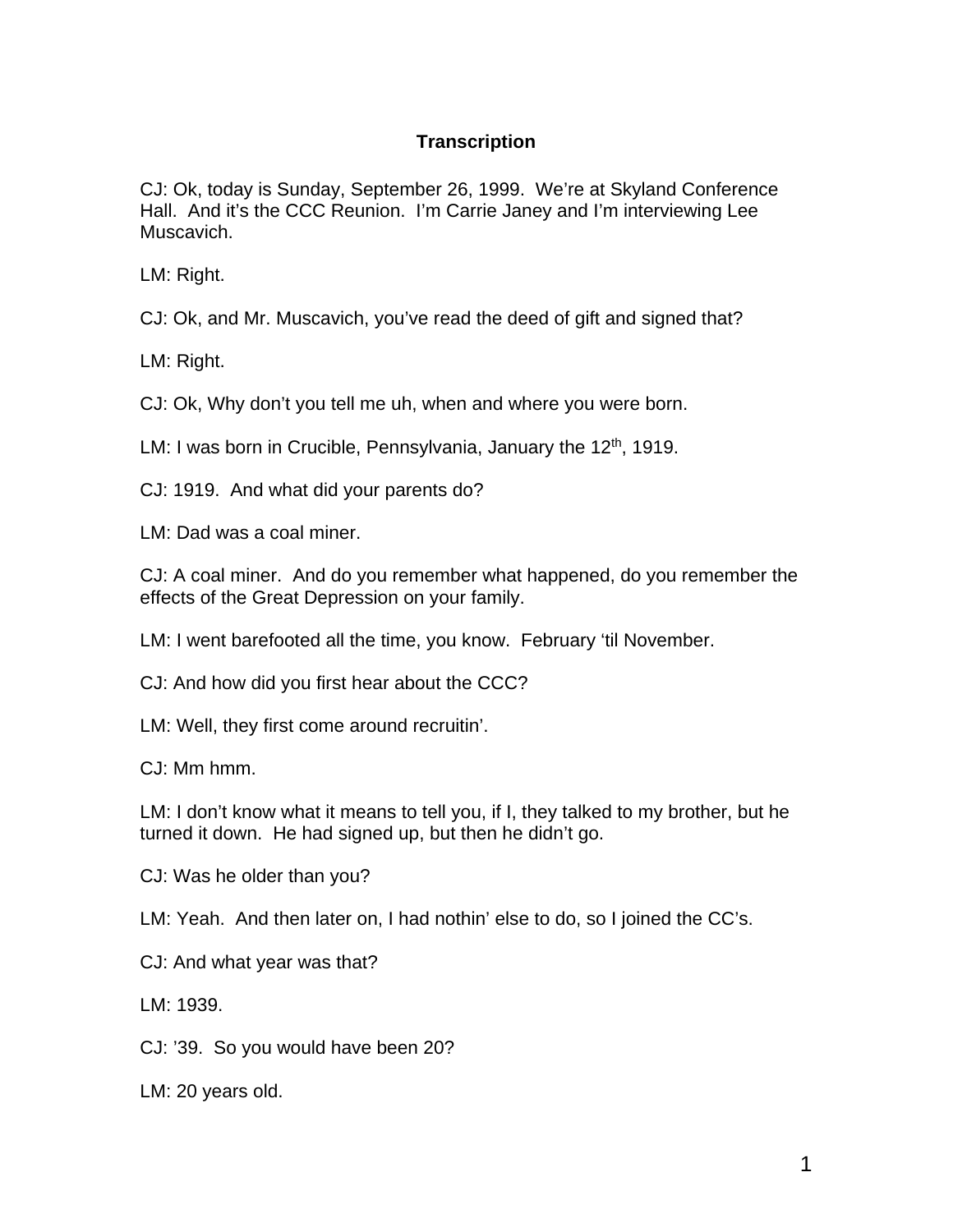CJ: 20?

LM: Mm hmm.

CJ: And where did you go to sign up?

LM: I imagine Waynesboro, Pennsylvania.

CJ: And after you signed up, did you go for any physical conditioning anywhere, did they send you?

LM: No.

CJ: They sent you straight to Camp, and you came here to Shenandoah?

LM: Right.

CJ: And which Camp was that?

LM: NP-10, Company 375.

CJ: And what month did you come in?

LM: January.

CJ: So was it pretty cold and nasty when you got here?

LM: Well, not too bad. No worse than it was at home.

CJ: Do you remember the first thing you did when you got into Camp here?

LM: Yes. The first thing we did, we, was doing ditches along Route 211, down towards Luray, there's a cable laid in the, er something, underneath, underground, and we was covering it up. And that's the first day.

CJ: Now you worked down at the headquarters in Luray?

LM: Well around that part, there wasn't no headquarters there at that time.

CJ: Right.

LM: We put the water lines in, the telephone lines underground, and those water reservoir.

CJ: So you rode the trucks down every day?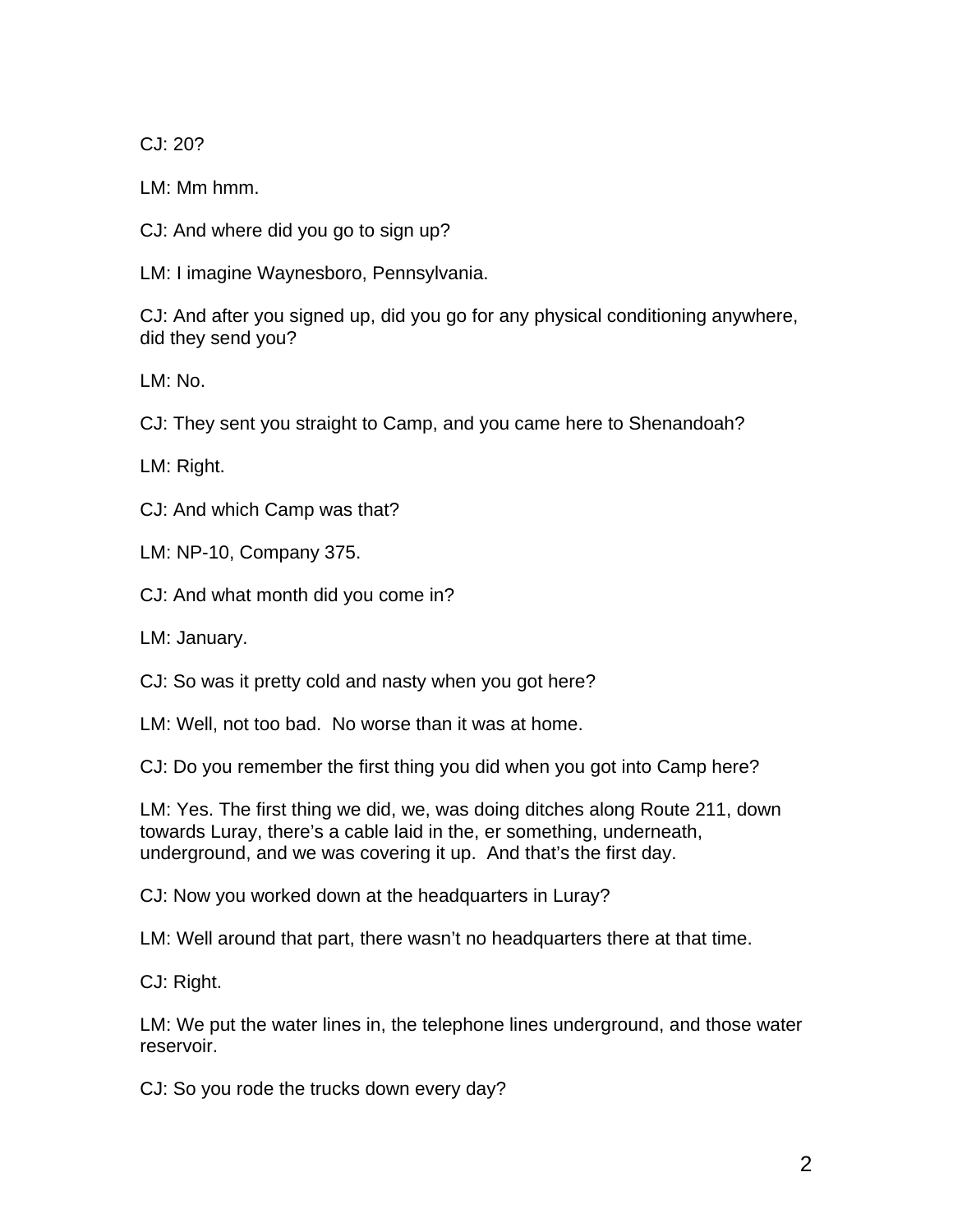LM: Now, everyday up and down the mountain there.

CJ: And do you remember any of the families that lived right in that area where headquarters is now?

LM: No, I don't.

CJ: You never met any of those people?

LM: No. They were all gone, they'd already been moved out, see. Just empty houses.

CJ: And what other work assignments did you have? Did you do anything other than the ditches?

LM: Well I did work in the kitchen for one month. See, you got a quarter off each, off everybody else. If you worked in the kitchen you got a quarter extra off everybody. That made a little more money. I got tired of that in a hurry.

CJ: So you got \$5 a month.

LM: No, we got \$8.

CJ: You got \$8 dollars a month. And the rest was sent home to your family?

LM: \$22 home.

CJ: \$22 home.

LM: Later on I got a raise. I was assistant leader. I think they give us \$4 dollars a month more, or something like that.

CJ: So how long were you in?

LM: 9 months.

CJ: 9 months? And after you left where did you go?

LM: Went back home and worked the coal mines.

CJ: Now Camp life, what was that like?

LM: What's that?

CJ: Camp life?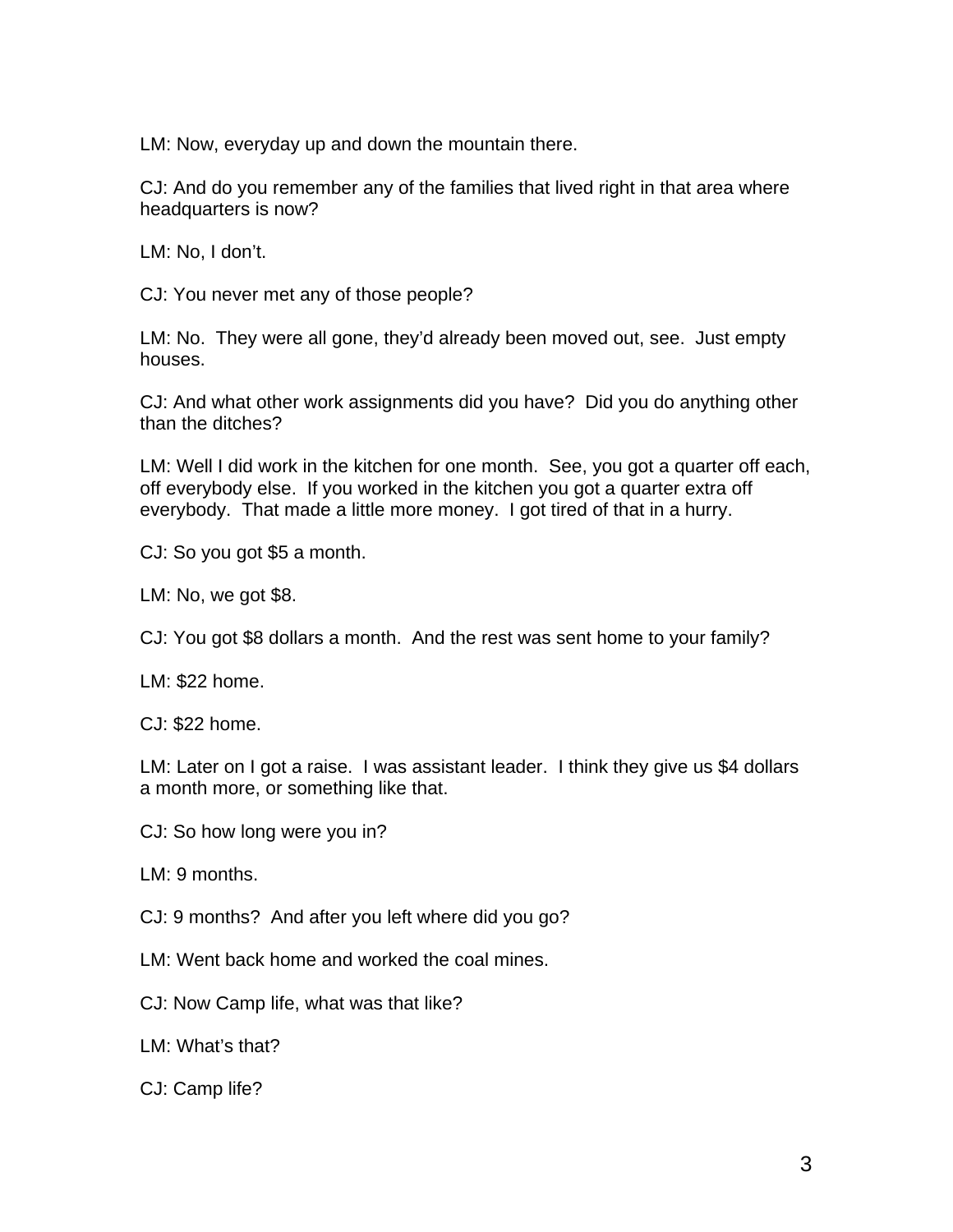LM: It was nice. There was nothing wrong with it. They had good food and plenty of warm clothes, so.

CJ: Did you do any of the extra activities, like play football or baseball or anything.

LM: Well we'd get a little game up you know.

CJ: But you weren't on a team?

LM: No, we didn't have no kind of field to play on there.

Mrs. Muscavich: The basketball game.

LM: Well, we went to, played basketball once in awhile. Go to some of the high schools around.

CJ: Did you go down to Front Royal or Luray very often?

LM: Saturday nights.

CJ: And what'd you do down there?

LM: Probably just walked up and down the street, buy a hamburger if we had any money left.

CJ: And would you stay down there the whole weekend, or?

LM: Oh no, we had to be back, it was 11:00 that the truck left back to Camp.

CJ: So you had to be there?

LM: We had about 4 or 5 hours in town. Maybe we'd go to the movie. There wasn't enough girls around for 200 men, you know.

CJ: Not by that point, you guys had been here since '33. Taken all the women. So what were some of your stories you wanted to tell me about?

LM: Well, I'll tell you about, I had a girlfriend, that lived out of town and I went to see her one evening, and she was down at the barn milking the cow. And her mother hollered at her, she says, "If that's a soldier," she says, "Come on home." She says, "If that's a CC boy bring the cow with you."

Mrs. Muscavich: Tell her the other one. Of the cats.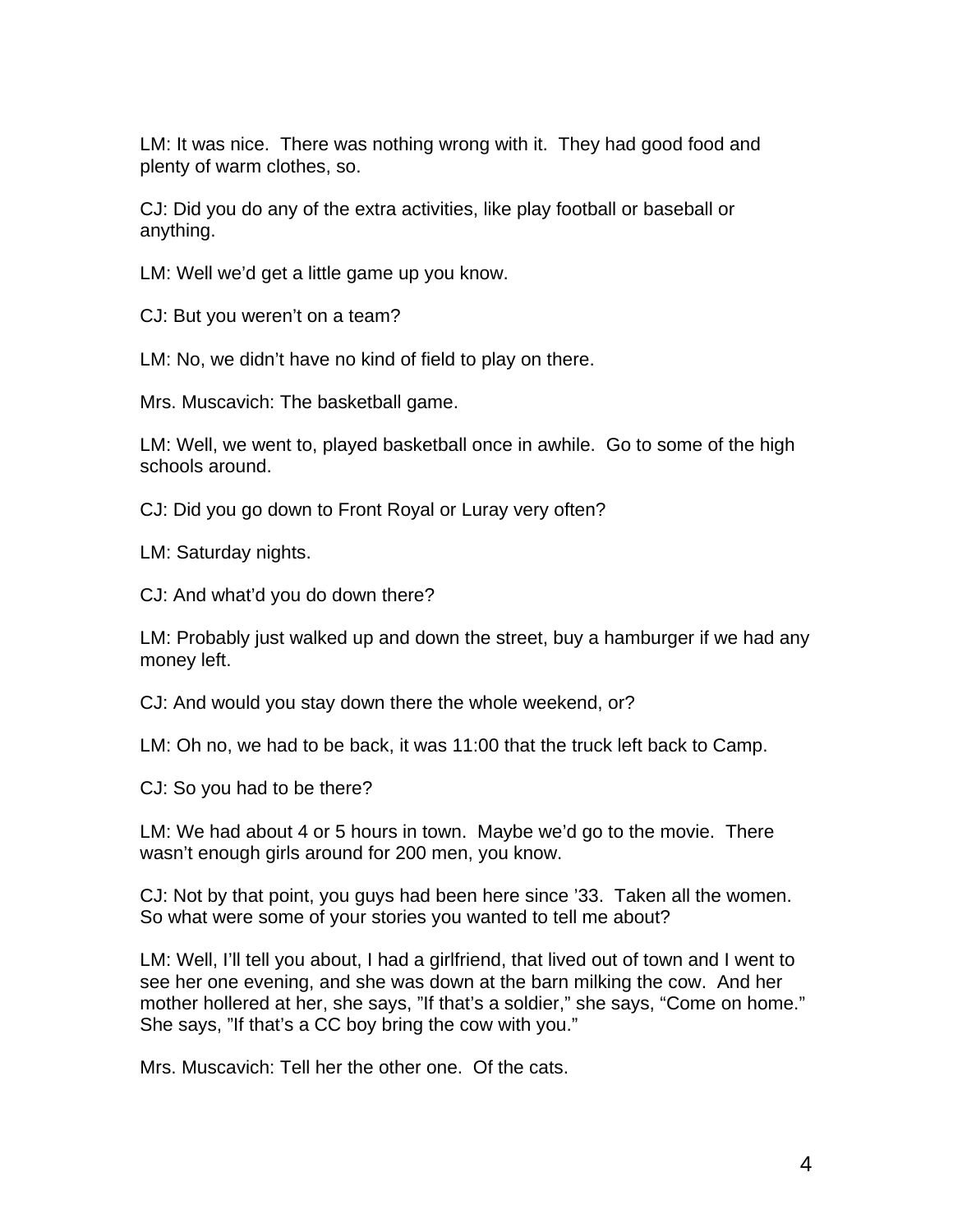LM: Oh, the uh, the camp I was at, there was nothing but boys from Pennsylvania and Maryland, but that was about it. Prior to that, there's been you know, guys from the South and all, and they's still fighting the Civil War I guess, the way I understand. The boys that was doing the cooking and they thought they'd get even, so they killed 2 or 3 cats and cooked them, and fed them to these boys from the North. So they had to separate them. So they shipped all the Southerners out and put all the Northern boys in there. Now that was a story, and whether that was the truth, I don't know. That was before I got there.

CJ: Oh, before you got there?

LM: Yeah. I didn't get to eat none of the cat.

CJ: I had another guy tell me that uh, he was from Pennsylvania also. And he was told when he went down to Luray, not to mention the War at all. Did anyone tell you that?

LM: No.

CJ: They didn't tell you that? Do you remember any problems between the army running the Camp and the park service running the work?

LM: No.

CJ: Everybody got along?

LM: It had little to do with the army, outside of they's pretty darn strict you know. Everything had to be just so. You didn't eat supper unless you was in full dress. It, it was a lot stricter than the army was, I know that. The army wasn't near as strict as the CC Camp. That was where I was at anyway. I'd probably depend on who was uh, you know, the commander.

CJ: What about any of the educational programs.

LM: Well, they'd have such things as blueprint reading, woodworking, photography, things like that.

CJ: Did you do any of them?

LM: No I didn't do any of, oh, I did blueprint reading, yeah.

CJ: And do you think that was a valuable part of?

LM: They would probably get something out of it, you know.

CJ: And so after your 9 months, you left and went back to Pennsylvania.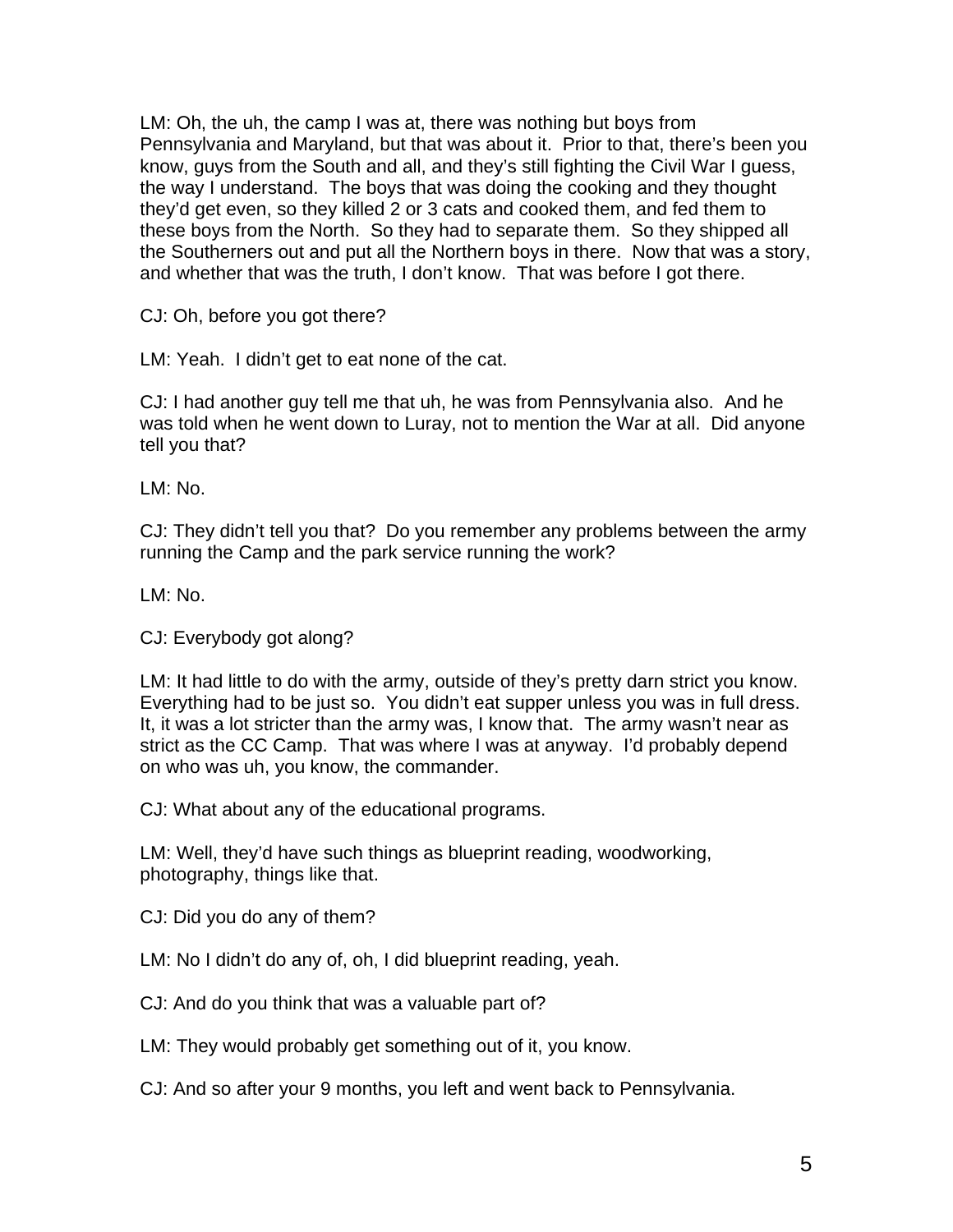LM: Yeah.

CJ: Were you in the service?

LM: Oh, I worked about a year in the coal mine. Got in the army for almost 4 years.

CJ: Do you think your CCC years made a difference?

LM: Oh yeah, I knew how to get around. I knew how to dodge things already by then, see.

CJ: What do you think was the most valuable part of being in the CCC?

LM: In the CC Camp?

CJ: Mm hmm.

LM: Oh I guess you learned a lot you know. Learned how to get along with people a little bit.

CJ: And have you kept in touch with any of the guys that you were in Camp with.

LM: No, most of them I was in with from around home are dead now.

CJ: So is this your first year here at the Reunion?

LM: Well, we happened to be down in Luray about 5 years around when, I uh somehow found out about it. We come up to Big Meadows and went to the meeting one time.

CJ: Well is there anything else that you can think, that, any experiences, any funny stories that happened that?

LM: Well, I could tell you 2 little stories, but they don't mean nothing.

CJ: Well sure they do.

LM: I was, can't think what I was doing anyhow, but I was working down below and the guy was carrying some buckets of cement up to guys working about me and every time he'd go past he'd kick some dirt down me you know. He come down one time I caught him, caught him by his shirt. And he wasn't very big, and I was pretty strong at that time. There's a 50 gallon barrel of water sitting there, and I picked him up like this and slipped off my hands. Down.